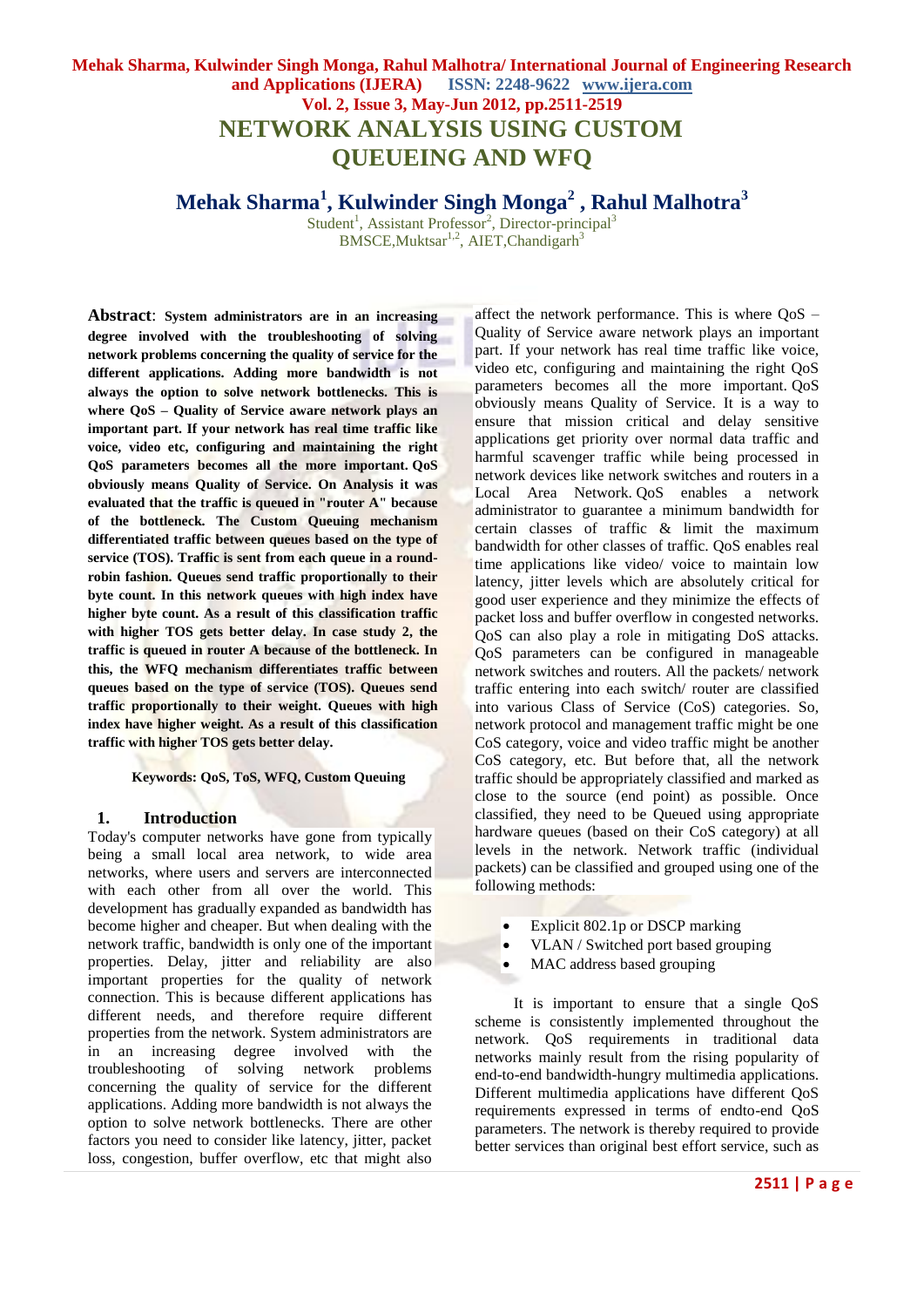guaranteed services (hard QoS) and differentiated services (soft QoS), for end-to-end users/applications. The researchers in the literature have pursued end-toend QoS support using a large number of mechanisms and algorithms in different protocol layers while maximizing bandwidth utilization. At the same time, different types of networks may impose specific constraints on the QoS support due to their particular characteristics. For example, the bandwidth constraint and dynamic topology of mobile ad hoc networks make the QoS support in such networks much more challenging than in others. Supporting QoS in wired networks can generally be obtained via the overprovisioning of resources and/or traffic engineering. With the method of over-provisioning, we add abundant resources in the network so that it can provide satisfactory services to bandwidth-hungry multimedia applications. This method is easy to realize but all the users are served at the same service class. Therefore, the service may become unpredictable during peak traffic. In the method based on traffic engineering, we classify our users/applications in service classes and assign each class a different priority. QoS is achieved via some strategies such as admission control, policy managers, traffic classes, and queuing mechanisms.

### **2. Literature Survey**

Queuing schemes provide predictable network service by providing dedicated bandwidth, controlled jitter and latency, and improved packet loss characteristics. The basic idea is to pre-allocate resources (e.g., processor and buffer space) for sensitive data. Each of the following schemes require customized configuration of output interface queues. Queuing schemes:

- First In First Out (FIFO),
- Priority Queuing (PQ),
- Custom Queuing (CQ), and
- Weighted Fair Queuing (WFQ).

The stream of packet between two nodes in a network is called a flow. This flow will in a connectionoriented network follow the same route, but in a connectionless network, the packet may take different routes [1] [14][15]. The problem with a connectionless network is that the routes may have different properties. The four main properties for a network connections are [1][15] are Bandwidth, Delay, Jitter and Reliability. The QoS for the routes may not matter for some applications, but it may be crucial for others. *Chengyu Zhu* et.al (Jun 2002) compared the active queue management algorithms using the OPNET Modeler.A number of active queue management algorithms for TCP/IP networks such as random early detection (RED), stabilized RED (SRED), BLUE, and dynamic RED (DRED) have been proposed in the past few years. This study presented a comparative study of these algorithms using simulations. The evaluation was done using the OPNET Modeler, which provided a convenient and easy-to-use platform for simulating

large-scale networks. The performance metrics used in the study were queue size, packet drop probability, and packet loss rate. The study showed that, among the four algorithms, SIZED and DRED were more effective at stabilizing the queue size and controlling the packet loss rate while maintaining high link utilization. The benefits of stabilized queues in a network were high resource utilization, bounded delays, more certain buffer provisioning, and, trafficload-independent network performance in terms of traffic intensity and number of TCP connections. *K. Salah and A. Alkhoraidly* (May 2006) discussed an OPNET-based simulation approach for deploying VoIP. VoIP deployment was a challenging task for network researchers and engineers. This paper presented a detailed simulation approach for deploying VoIP successfully. The simulation used the OPNET network simulator.Recently OPNET has gained a considerable popularity in both academia and industry, but there was no formal or known approach or methodology as to how OPNET can be used to assess the support and readiness of an existing network in deploying VoIP. The approach and work presented in this paper predict, prior to the purchase and deployment of VoIP equipment, the number of VoIP calls that can be sustained by an existing network while satisfying QoS requirements of all network services and leaving adequate capacity for future growth. This paper presented a detailed description of simulation models for network topology and elements using OPNET and also described modeling and representation of background and VoIP traffic, as well as various simulation configurations. Xinjie Chang (2002)worked on Network simulations with OPNET.In it, several computer network simulators were compared. One of the most powerful simulation software packages - OPNET (OPtimized Network Engineering Tool) was introduced in detail. The implementation details of the network models in OPNET are given. *Huijie Li and Xiaokang Lin;Yang* (2006) surveyed An OPNET-based 3-tier network simulation architecture. This paper presented an approach to create a distributed and Web-based 3-tier simulation architecture based on the external model access (EMA) library of OPNET. This architecture can partition modeling and simulation tasks efficiently, and synchronously access the system functions regardless of the location. And at the same time it can share the extremely expensive simulation resources, including the OPNET platform and the hardware devices, among a potentially large number of users. The extensible markup language (XML) was also adopted to describe network simulation scenarios that can be automatically translated into simulation scripts. This technology was especially predominant when focusing on large-scale network simulations. The discussion about the quality of service (QoS) in providing internet protocol (IP) based service in wireless and wired networks have been carried by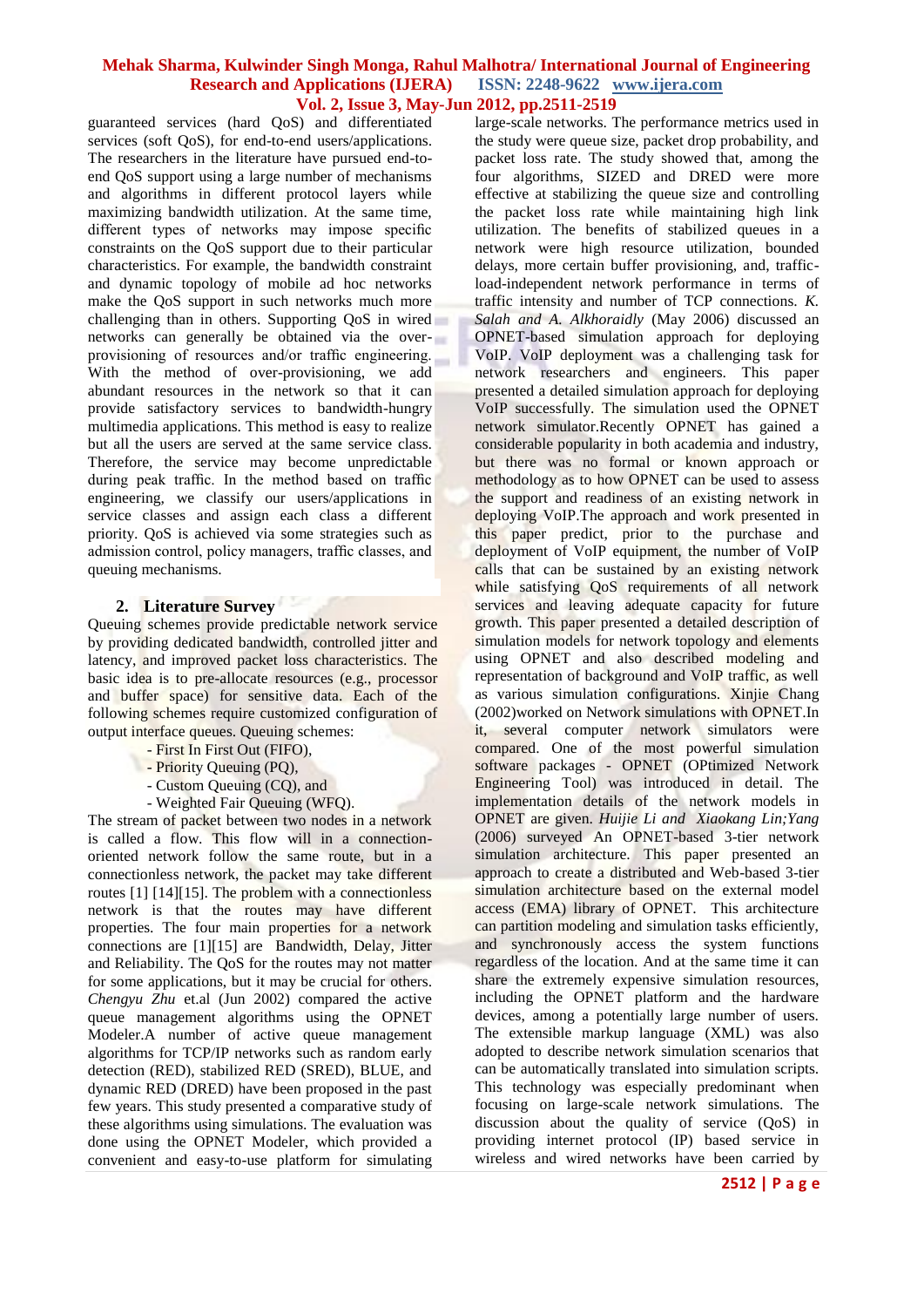*Jukka Manner* et.al (2002). The study focused on the shortcomings of real time transport protocol (RTTP), insiginia and itsumo protocols. The study focused on the methodologies like strict flow shaping at the network edge, coupling of micro-mobility and quality of service (QoS) protocols, advanced reservations, pre handover negotiations and context transfer methodologies were adopted for improvement in quality of service (QoS).

### **3. Problem Formulation**

Queuing schemes provide predictable network service by providing dedicated bandwidth, controlled jitter and latency, and improved packet loss characteristics. The basic idea is to pre-allocate resources (e.g., processor and buffer space) for sensitive data. Following schemes require customized configuration of output interface queues.

**Priority Queuing (PQ)** assures that during congestion the highest priority data does not get delayed by lower priority traffic. However, lower priority traffic can experience significant delays. PQ is designed for environments that focus on mission critical data, excluding or delaying less critical traffic during periods of congestion.

**Custom Queuing (CQ**) assigns a certain percentage of the bandwidth to each queue to assure predictable throughput for other queues. It is designed for environments that need to guarantee a minimal level of service to all traffic.

**Weighted Fair Queuing (WFQ)** allocates a percentage of the output bandwidth equal to the relative weight of each traffic class during periods of congestion.

Following terminology describes the various objects used to configure the network scenario's:

- **QoS Attribute Configuration Object** The QoS Attribute Configuration object defines profiles for the following technologies:
- FIFO
- WFQ
- Custom Queuing
- Priority Queuing

Each queuing-based profile (e.g., FIFO, WFQ, PQ, and CQ) contains a table in which each row represents one queue. Each queue has many parameters such as queue size, classification scheme, RED parameters etc. Some examples of setting queue priorities are:

> - Weight for WFQ profile. Higher priority is assigned to the queue with a higher weight.

 - Byte count for Custom Queuing profile. More traffic is served from the queue with a higher byte count.

 - Priority label for Priority Queuing. Higher priority is assigned to the queue with a higher priority label.

### **Router Configuration**

 QoS specification parameters are available on a per interface basis on every router. The sub-attribute called "QoS info" in the "IP Address Information" attribute is used to specify this information. An incoming and outgoing CAR profile can be assigned to this interface as well as a queuing mechanism (FIFO, WFQ, PQ, and CQ) with its queuing profile. "Queuing Profiles" are special schemes defining different queue configuration options. These are defined on the "QoS Attribute Configuration" object. By default, all QoS parameters are disabled.

### **Traffic Specification ( in server and client nodes)**

 Clients and servers are in charge of defining the traffic prioritization by setting the IP precedence in the TOS (Type of Service) field of IP datagram. Traffic is prioritized on session basis. In clients the attribute "Application Configuration" defines for each application (Email, Ftp, Http, video conferencing etc.) and the type of service. In servers the attribute "Supported Services" defines for each application and the type of service as well. The type of service is not the only criterion to prioritize traffic in routers. Traffic can be also prioritized based on IP addresses, protocol, and application ports.

This project includes two scenarios. The role of each of the scenario is as follows:

1.Custom Queuing:This scenario illustrates custom queuing at the IP layer.

2. WFQ: This scenario illustrates WFQ at the IP layer.

Different Queuing schemes available are:

1. None: This scenario is a reference scenario. No queuing is defined at the IP layer.

 2. FIFO: This scenario illustrates FIFO queuing at the IP layer.

3. Priority Queuing: This scenario illustrates Priority Queuing at the IP layer.

4. Custom Queuing: This scenario illustrates Custom Queuing at the IP layer.

5. WFQ: This scenario illustrates the impact WFQ at IP layer

**Custom Queuing Profile**: Defines a custom queuing profile for an interface. The following attributes apply to each interface as a whole:

- Name: Name of the queuing management profile.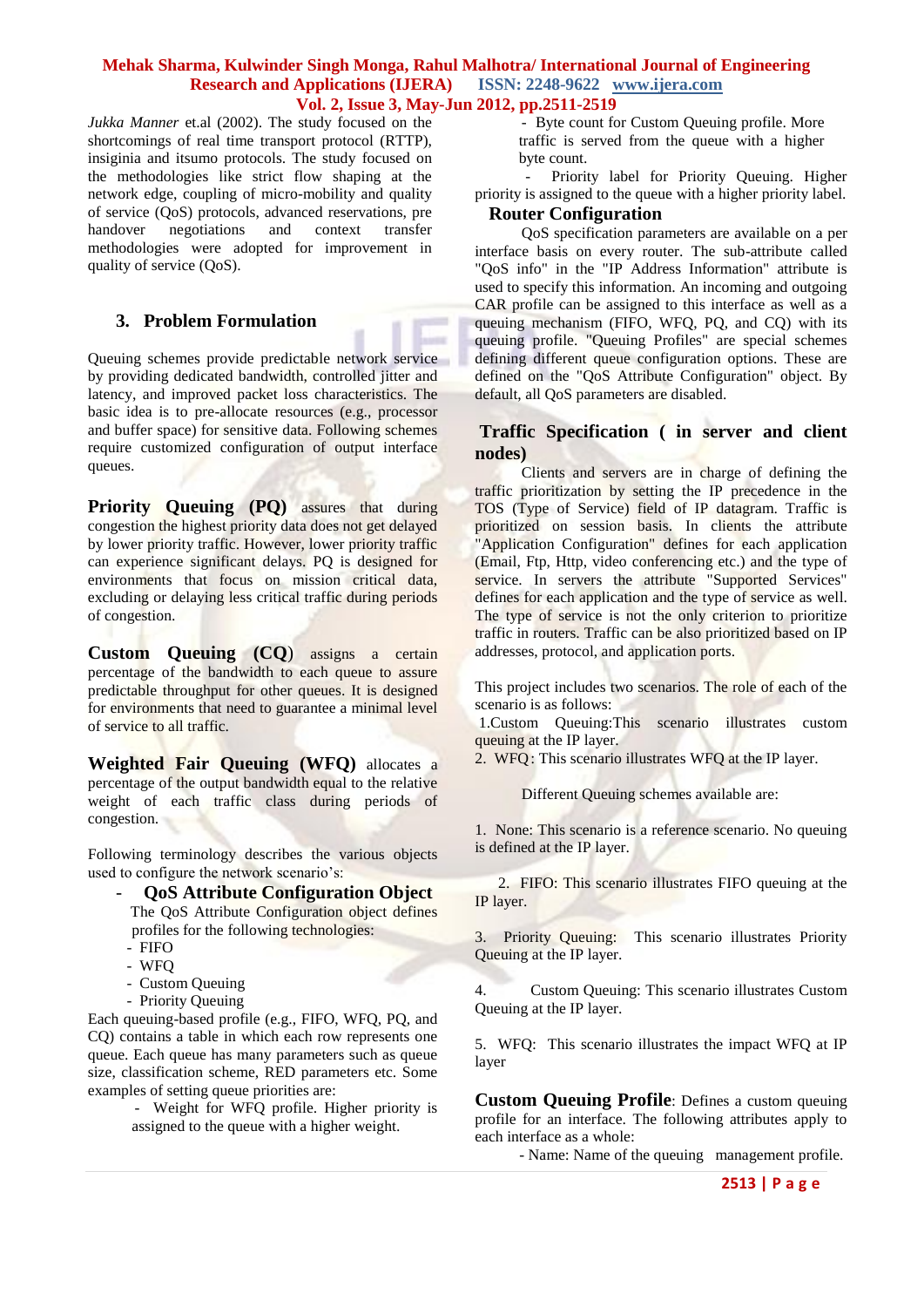- Queuing Classification. This attribute is shown as

a table. Each row represents a queue. The following attributes apply to each queue:

- Byte count for Custom Queuing

 - Maximum Queue Size: A queue which has more packets than its maximum queue size will drop incoming packets.

 - RED/WRED parameters: Packets are placed in a queue according to the following criteria, which can be left undefined.

- ToS: Specifies the type of service.

 - Protocol: TCP. UDP, OSPF, IGRP, EIGRP, ICMP only.

- IP Source Address

- IP destination Address.

 - TCP/UDP Source Port: The choices shown are aliased to the standard port numbers for applications (Http is aliased to 80 for example)

 - TCP/UDP Destination Port: Same as TCP/UDP Source Port.

 If an incoming packet doesn't comply with any of the user-defined criteria, it is put in the queue

 Configured as the "Default Queue". Custom queuing can be enabled on each interface in "advanced" routers. Queuing profile and queuing processing mechanism are set in attribute "QoS info" in "IP Address Information" compound attribute. Queuing profile defines the number of queues and the classification scheme. Queuing profiles are defined in the QoS configuration object. This object is found in "utilities" palette.

|  | Table 1 Application Configuration |
|--|-----------------------------------|
|  |                                   |

|  | <b>Attribute</b>                |
|--|---------------------------------|
|  | Video Conferencing (Background) |
|  | Video Conferencing (Standard)   |

| Table 2 Profile Configuration |                  |              |                         |                  |            |
|-------------------------------|------------------|--------------|-------------------------|------------------|------------|
|                               | S.N <sub>d</sub> |              | Profile Name            | Applications     |            |
|                               |                  | Background   |                         | Video            | Conferenci |
| Traffic                       |                  | (Background) |                         |                  |            |
|                               |                  |              | <b>Standard Traffic</b> | Video            | Conferenci |
|                               |                  |              |                         | (Standard)       |            |
| Table 3 QoS Configuration     |                  |              |                         |                  |            |
|                               |                  | S.N          | <b>ToS</b>              | <b>Byte Cour</b> | Queue      |
|                               |                  |              |                         |                  |            |

| .                           | ± V⊌            | $D$ y to $C$ out | vuvuv<br>Catego        |
|-----------------------------|-----------------|------------------|------------------------|
|                             | Best Effort (0  | 2000 byte        | Default<br>Queue       |
| $\mathcal{D}_{\mathcal{L}}$ | Background<br>T | $4000$ byte      | Low<br>Latenc<br>Queue |

| Table 4 Router Configuration |  |
|------------------------------|--|
|------------------------------|--|

| <b>Attribute</b>   | Value                 |
|--------------------|-----------------------|
| <b>Buffer Size</b> | 1 MB                  |
| Processing Rate    | Link Speed            |
| Queuing Scheme     | <b>Custom Queuing</b> |
| Queuing Profile    | <b>ToS Based</b>      |

| Table 5 Client Configuration |  |
|------------------------------|--|
|------------------------------|--|

| Attribute             | Value                     |
|-----------------------|---------------------------|
| Application:          | Video Destination (S1)    |
| Destination           |                           |
| Preferences           |                           |
| <b>Selection Weig</b> | 100                       |
| Application           | <b>Background Traffic</b> |
| Supported             |                           |
| Profile               |                           |

### **CASE STUDY I**

**Network configuration for Case Study 1:** 



### **Figure 1 Network scenario for case study 1**

 The network is composed of two video clients. Each pair uses a distinct TOS (Type Of Service) for data transfer. The link between the two routers is a "potential" bottleneck. Routers support multiple queues for each type of service. Queue 2 receives TOS 2 traffic, queue 1 receives TOS 1 traffic. Queues are serviced using "Custom Queuing" mechanism. On Analysis it was evaluated that the traffic is queued in "router A" because of the bottleneck. The Custom Queuing mechanism differentiated traffic between queues based on the type of service (TOS). Traffic is sent from each queue in a roundrobin fashion. Queues send traffic proportionally to their byte count. In this network queues with high index have higher byte count. As a result of this classification traffic with higher TOS gets better delay.

### **CASE STUDY II**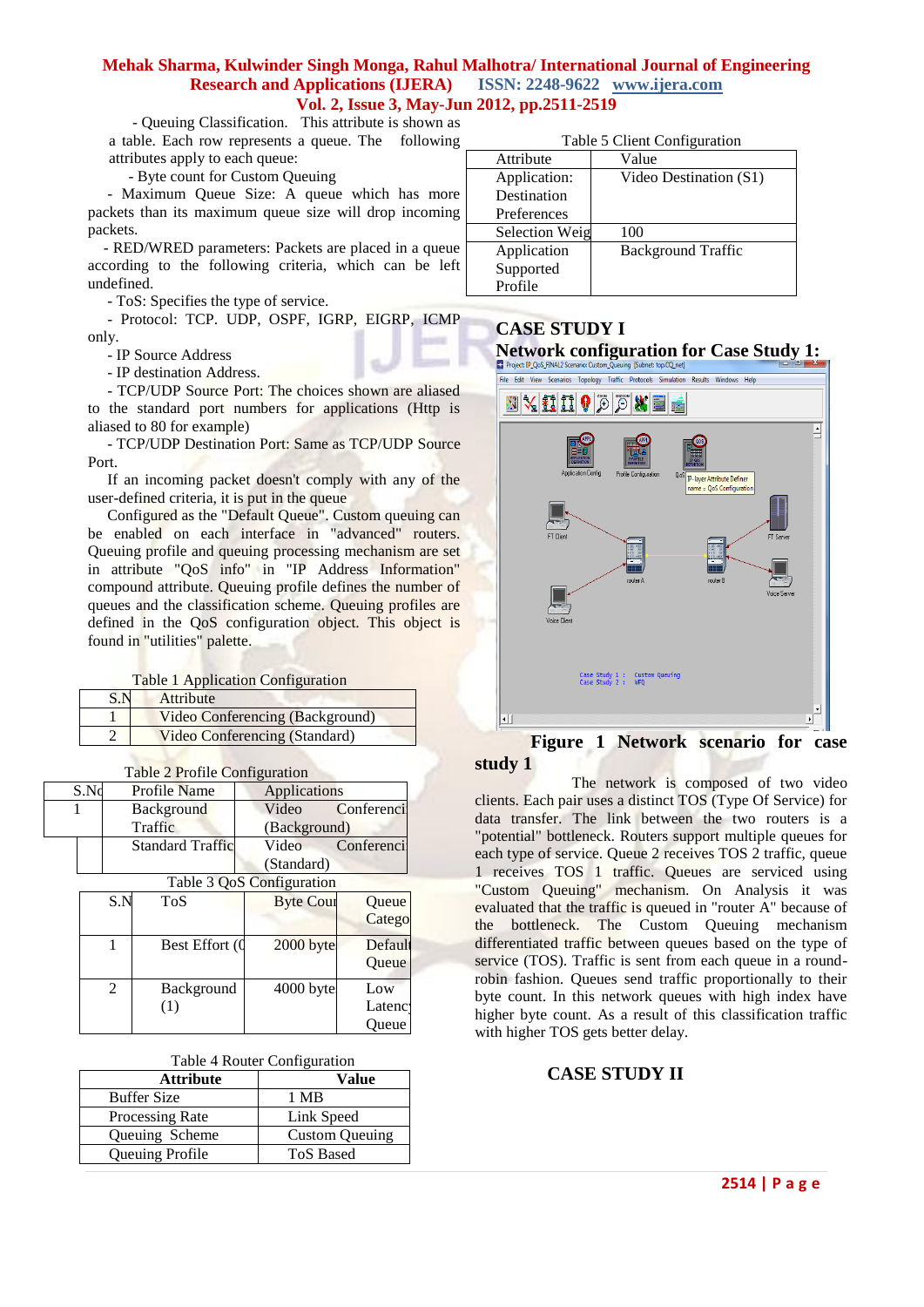

 **Figure 2 Network scenarios for case study 2**

 The network is composed of four pairs of FTP and video clients. Each pair uses a distinct TOS (Type Of Service) for data transfer. The link between the two routers is a "potential" bottleneck. Routers support multiple queues for each type of service. Queues are serviced using "Weighted Fair Queuing" mechanism. WFQ queuing can be enabled on each interface in "advanced" routers. Queuing profiles and queuing processing mechanism are set in attribute "QoS info" in "IP Address Information" compound attribute. Queuing profiles define the number of queues and the classification scheme. Queuing profiles are defined in the QoS configuration object. This object is found in "utilities" palette. Traffic is queued in "router A" because of the bottleneck. In this, the WFQ mechanism differentiates traffic between queues based on the type of service (TOS). Queues send traffic proportionally to their weight. Queues with high index have higher weight. As a result of this classification traffic with higher TOS gets better delay.

### **5. Results**

Traditionally the server had processed both the client environment and the production environment. But with the arrival of the pc, user environment processing could be removed from the servers, and done on the clients own processor. This meant a more efficient usage of the processing servers. In situations where the data could be stored on the pc itself, the processing of the production data could be executed on the local processor. But this moved the bottleneck away from the production server processors, and to the network bandwidth. Some advantages with the thick client approach are:

• Lower server requirements, as a thick client does most of the application processing itself.

• Lower user environment network bandwidth usage, because there is no keyboard or screen data that has to be sent to and from the server.

- Higher system reliability, as the thick clients can operate even when the processing servers are unavailable.
- Better multimedia processing: because multimedia processing require high bandwidth and high performance processors.

On Analysis it was evaluated that the traffic is queued in "router A" because of the bottleneck. The Custom Queuing mechanism differentiated traffic between queues based on the type of service (TOS). Traffic is sent from each queue in a round-robin fashion. Queues send traffic proportionally to their byte count. In this network queues with high index have higher byte count. As a result of this classification traffic with higher TOS gets better delay. In case study 2, on Analysis it was evaluated that the Traffic is queued in "router A" because of the bottleneck. In this, the WFQ mechanism differentiates traffic between queues based on the type of service (TOS). Queues send traffic proportionally to their weight. Queues with high index have higher weight. As a result of this classification traffic with higher TOS gets better delay. . The results have been graphically analyzed in the graphs shown in the following figures:



 **Fig. 3Traffic Sent (Packets/ Sec)**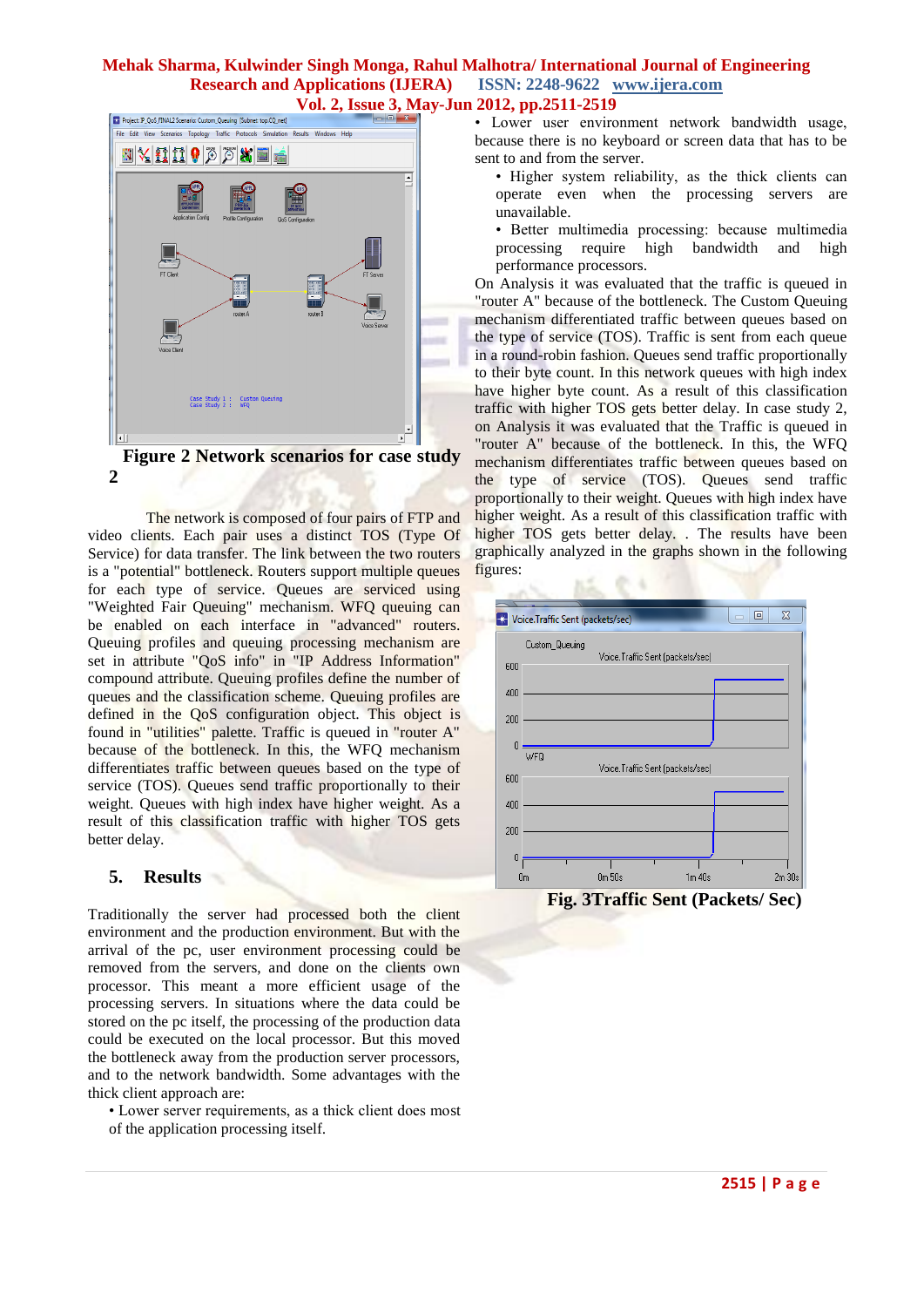



**Fig. 5 Traffic received (Packets/Sec)** 



 **Fig. 6 Traffic received (bytes/Sec)**



 **Fig. 4.5 Packet End-to-End Delay (Sec)**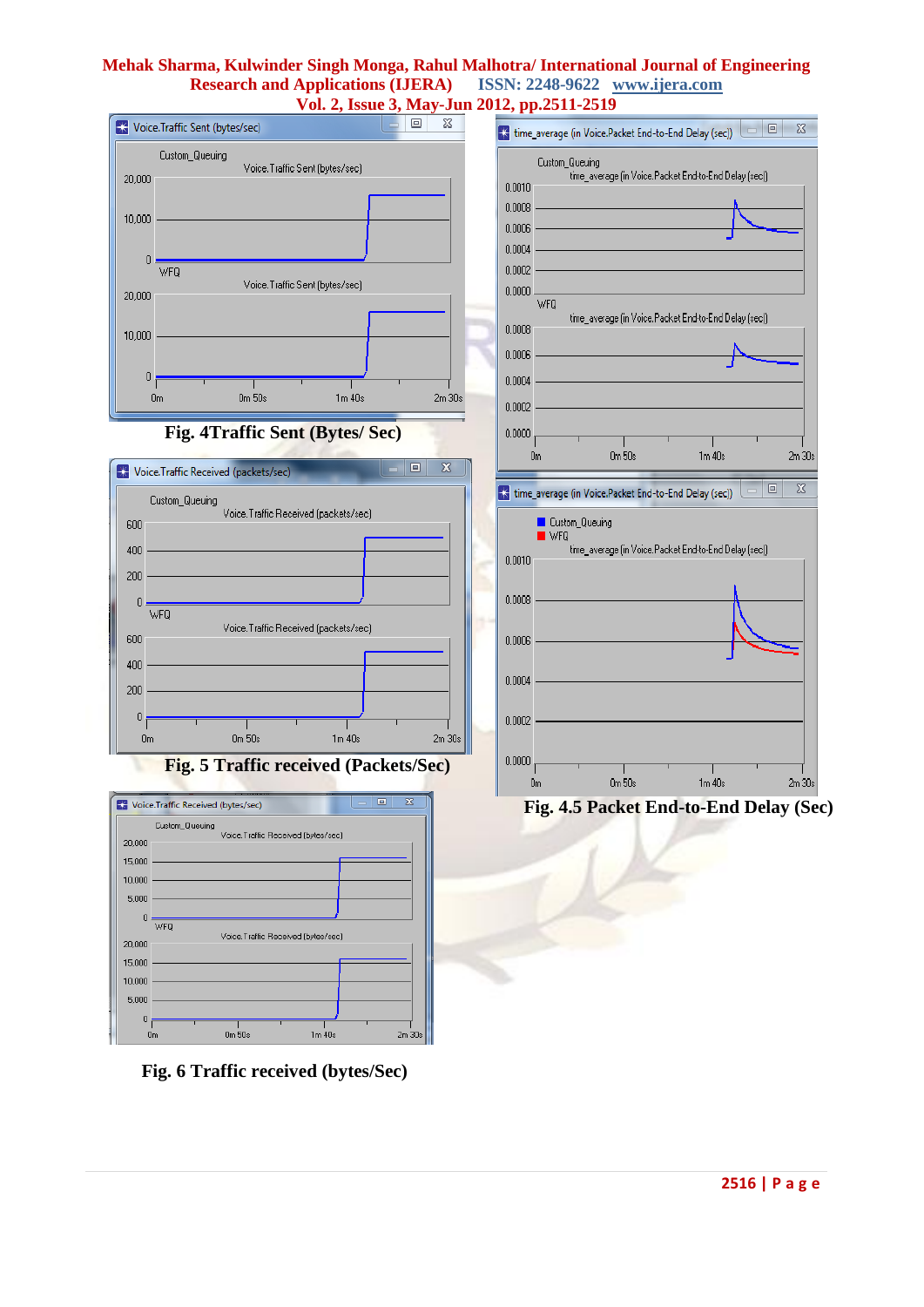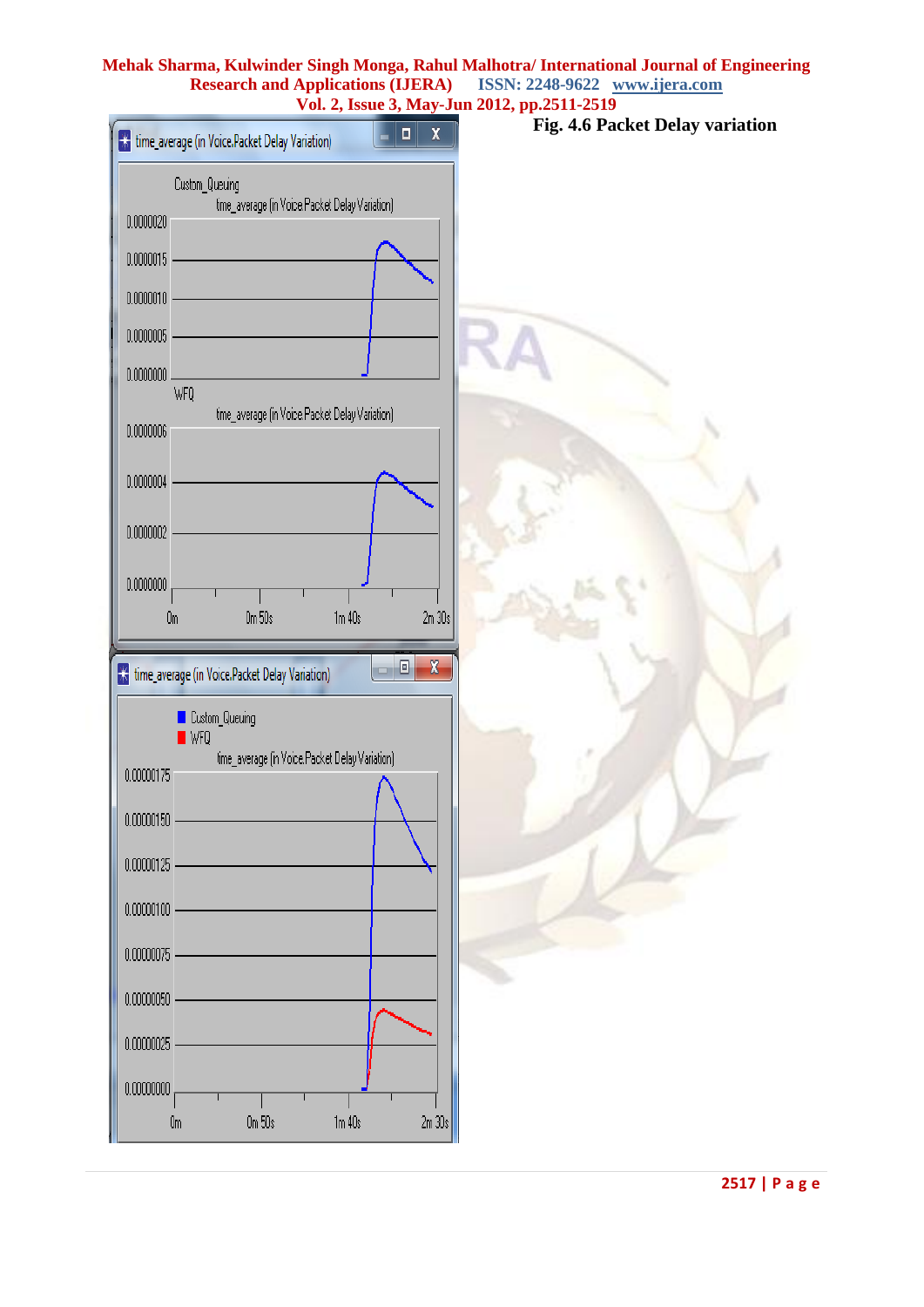It is important to ensure that a single QoS scheme is consistently implemented throughout the network. QoS requirements in traditional data networks mainly result from the rising popularity of end-to-end bandwidth-hungry multimedia applications. Different multimedia applications have different QoS requirements expressed in terms of end-toend QoS parameters. The network is thereby required to provide better services than original best effort service, such as guaranteed services (hard QoS) and differentiated services (soft QoS), for end-to-end users/applications. The researchers in the literature have pursued end-to-end QoS support using a large number of mechanisms and algorithms in different protocol layers while maximizing bandwidth utilization.

### **REFERENCES**

1 Andrew S. Tanenbaum. Computer Networks, Four Edition. Prentice Hall, 2003

s.

- 2 Kevin Hamilton Kennedy Clark. Cisco LA Switching (CCIE Professional Development). Cis Press, 1999.
- 3 Annabel Z. Dodd. The Essential Guide Telecommunications, Second Edition. Prentice Ha PTR, 1999.
- 4 Sergio Verdú. Wireless bandwidth in the makin IEEE, 2000.
- 5 Gene Spafford Simson Garnkel, Alan Schwart Practical Unix & Internet Security, 3rd Editic O'Reilly, 2003.
- 6 Fred Halsall. Data Communications, Comput Networks and Open Systems, Fourth Editic Addison-Wesley, 1996.
- 7 William Stallings. Local networks. ACM, 1984.
- 8 Mahbub Hassan and Raj Jain. High Performan TCP/IP Networking. Pearson Prentice Hall, 2004.
- 9 W. Richard Stevens. The Protocols (TCP/ Illustrated, Volume 1). Addison Wesley, 1993.
- 10 Matt Bishop. Computer Security, Art and Science Addison-Wesley, 2002.
- 11 Cross-Industry Working Team. Internet servi performance: Data analysis and visualization Technical report, The Cross-Industry Working Team (XIWT), 2000.
- 12 Mark Burgess. Analytical Network And Syste Administration. Wiley, 2004.
- 13 B. Kleiner P.A. Tukey J.M. Chambers, W. Cleveland. Graphical Methods for Data Analys Duxbury Press, 1983.
- 14 Lionel M. Ni Xipeng Xiao. Internet qos a big picture. IEEE, 1999.
- 15 Bruce S. Davie Larry L. Peterson. Comput Networks - A System Approach, Second Editic Morgan Kaufmann, 2000.
- 16 Joseph D. Sloan. Network Troubleshooting Too O'Reilly, 2001.
- 17 Rick Jones. The netperf website. http://www.netperf.org/, May 2005.
- 18 Chengyu Zhu, Yang, O.W.W. Aweya,

Ouellette, M. Montuno, D.Y, "A comparison active queue management algorithms using the OPNET Modeler", Communications Magazin IEEE, Jun 2002, Volume: 40, Issue:6,pp 158 – 167.

- 19 K. Salah, A. Alkhoraidly, "An OPNET-base simulation approach for deploying VoIF International Journal of Network Management archive, May 2006, Volume 16 Issue 3
- 20 Huijie Li, Xiaokang Lin, "An OPNET-based 3-ti network simulation architecture" Communications and Information Technology, 2005. ISCIT 200 IEEE International Symposium, 12-14 Oct. 2005, 793 – 796
- 21 Xinjie Chang, "Network simulations with OPNET" Simulation Conference Proceedings, 1999 Winter Issue Date: 1999, vol.1, pp 307 – 314.
- 22 Taeyeon Park, Dadej A, "OPNET simulation modeling and analysis of enhanced Mobile IF Wireless Communications and Networking, 200 WCNC 2003. 2003 IEEE, March 2003, vol.2,  $1017 - 1024.$
- 23 *Andel, T.R.*, "Credibility of manet simulation Issue Date: July 2006, IEEE Computer Society, vol 39 Issue:7 ,pp 48 – 54.
- 24 Mohorko, J.; Fras, M., "Modeling methods OPNET simulations of Tactical Command and Control Information Systems", Systems, Signals and Image Processing, 2007 and 6th EURAS Conference focused on Speech and Image Processing, Multimedia Communications and Services, 14th International Workshop on date: 2 30 June 2007,pp 446 – 449.
- 25 Wang, S.; Liu, K., "Simulation of Wireless Sens Networks Localization with OMNeT", Mobi Technology, Applications and Systems, 2005 2nd International Conference, 15-17 Nov. 2005, pp 1 – 6.
- $26$  Thomas Dreibholz, "A powerful tool-chain f setup, distributed processing, analysis and debugging of  $OMNeT++$  simulations", Simutools  $\mathsf{N}$ Proceedings of the 1st international conference  $\alpha$ Simulation tools and techniques for communications, networks and systems workshops ICST, 2008.
- 27 Soo Young Shin, "Omnet++ Based Simulation for Underwater Environment", Embedded and Ubiquitous Computing, 2008. EUC '08. IEEE/IF International Conference, 17-20 Dec. 2008 ,pp 6 – 694.
- $28$  Isabel Dietrich, "Modeling energy consumption wireless communications in OMNeT++".
- $2\frac{2}{}{}$  Thomas Dreibholz, "SimProcTC: the design and realization of a powerful tool- for OMNeTsimulations", Simutools '09 Proceedings of the  $2<sub>1</sub>$ International Conference on Simulation Tools and Techniques, 2009.
- 30 V. Jacobson, "Congestion avoidance and control" in Proc. Of ACM SIGCOMM '8 August 1988.